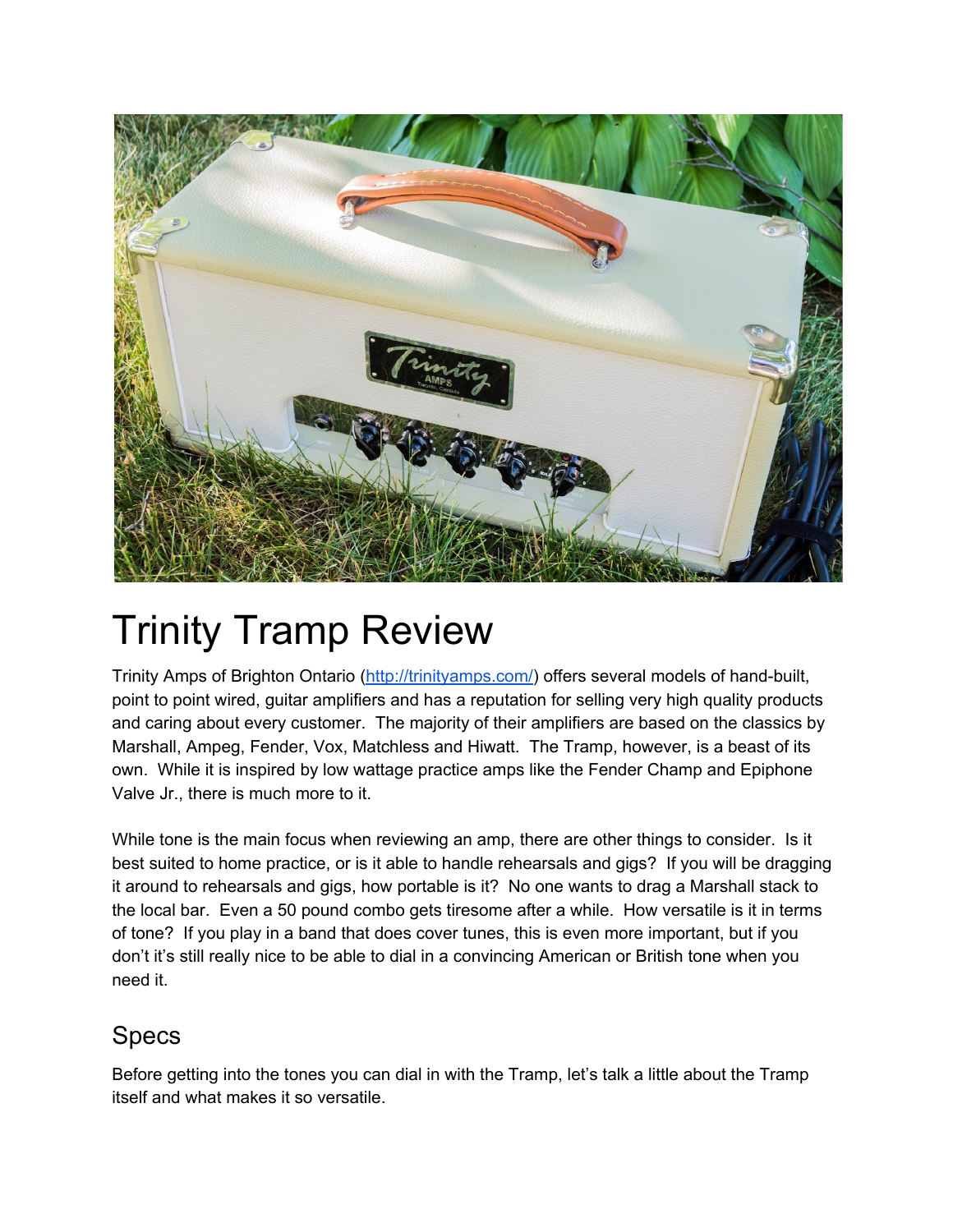The Tramp is a 2 tube, low wattage amplifier. It supports 6V6, 6L6, KT66, EL34, 6CA7 and KT88 power tubes, and produces 6 watts with 6V6 and 12 watts with the bigger tubes. This allows you to choose the power level for your needs. The preamp section uses the familiar 12AX7 valve.

The Tramp comes in 3 flavours; a head version, a combo version in a custom tolex or tweed cabinet with a Jensen® Jet Blackbird Alnico or 10" Tone Tubby Ceramic (Green) speaker, or a kit with all the components needed to assemble the amp (no cabinet or speakers) and detailed instructions for building your own amp! A quick internet search yields glowing reviews on the quality of the documentation that comes with the kit. If you are able to wield a soldering iron and want to save some cash, this is a great option. I should note that Trinity offers kits for several of its amps, so check out the website for details.

Where the Champ and Valve Jr provide only a single volume control, the Tramp boasts a complete and thoughtful array of controls. Instead of a traditional power switch, the Tramp has a Power Level pot, that acts like an attenuator, allowing you to control the power level of the amp, so you can crank the Volume and Master volume to get great tube tone at lower volumes. There is a traditional Master Volume that works as expected, and a Volume that when pulled puts you in 'Tude mode. 'Tude mode adds volume and a little more hair to the tone, reminiscent of a Marshall. With the volume put pushed in you are in Tweed mode, where you get clean tones that are very Fendery. The tone stack consists of a treble and bass pot. The bass pot pulls to give you a Fat bass tone, which also boosts the volume. The tone controls, on their own, are fairly subtle, but yield very useful tones throughout their range. Combined with using the Fat mode, you can easily get great tonal control from deep and thumpy to clear and chimey.

In the back, there are two extension speaker jacks and a switch to select the extension speaker impedance (4, 8, and 16 ohms). There is also bias switch with low and high values (use low for the 6V6 power tube and high for the bigger tubes) and a transformer setting for when you are using an EL34 power tube which is designed to better emulate a Marshall.

Okay, now let's talk tone!

### Tweed Mode

The majority of my testing was in Tweed mode (with the Volume pot pushed in). I started off without Fat bass, and was able to get super clean chimey Fender-like tones with the Treble pinned to 11 and the Bass between 7 and 11. My cleanest tones came with the Master Volume pinned to 11, the Power Level also maxed out, and the Volume used to adjust the level. I should note that the Power Level, besides acting as an attenuator, also works like a kind of Presence. So, with the Power Level maxed I get a really good clean bright tone with which to build on with my pedal board.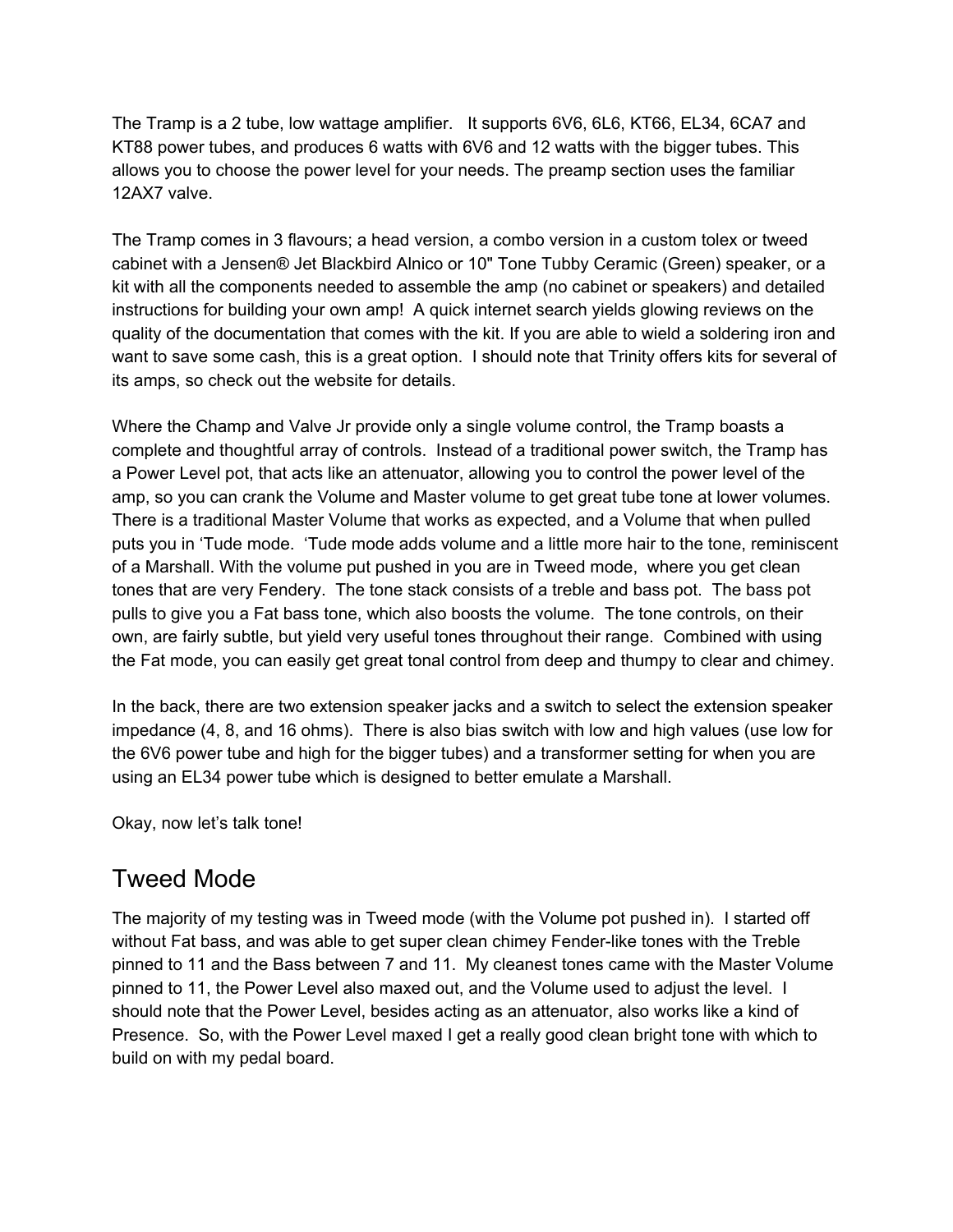Using the aforementioned settings, I played a 3 hour gig at a local bar. Normally, I would use my 40 watt Fender Hot Rod Deluxe, but the 12 watts of the Tramp with the 6L6 power tube were more than enough to do the job. I play in a pretty loud 4 piece rock band, and I had the Volume on the Tramp at around 7 or 8 out of 11. With the Fender I would be at 3 out of 12 and have to attenuate with a volume box I plug into the effects loop. If I ever did need more out of the Tramp I could get an added volume boost with either the Fat bass or 'Tude mode settings.

On top of being able to easily handle the night at the bar, the tone from the Tramp is much tighter than the tone from my Fender. Also, the head version of the Tramp and my 112 cabinet are much more portable than the Fender, which weighs in at near 50 lbs.

If you want a bit thicker tone than you get with the settings I used at the bar, all you need to do is pull the Bass pot to engage the Fat bass feature. It also gives you a boost of a few decibels. When I used the Fat bass feature, I found a good tone with the Bass at around 4 and the Treble at 11. I didn't use this setting for the bar gig, but could have easily and I would have been just as happy. I would have also had a little more headroom with this setting.

#### 'Tude Mode

As I mentioned earlier, pulling the Volume pot engages what Trinity calls 'Tude mode. It completely changes the tone as well as adding more gain. In this mode I favoured a few different settings.

For a clean tone that was a little dirty I had the Power Level and the Treble maxed, the bass at around 7 or 8, and the Volume at around 6 or 7. To adjust the volume I used the Master volume. This setting gives a decidedly more British feel. I got a really nice saturated tone with this setting by stepping on either my distortion or overdrive pedals with the gain set fairly low. Without the pedals I am able to get some breakup by just playing harder. Very cool.

With similar settings as above, I got a more Neil Young feel by taking the Volume to 11 and turning down the Master (or not). For the real deal Neil Young dirt I engaged Fat mode and played with the bass level until it felt right...for me this was about 3 or 4.

A variation on the dirty Neil tone is a British chimey tone...kind of Pete Townsend-like. To get this, I disengaged the Fat bass and kept the Treble pinned. Then I hit the hell out of some first-position chords. It's amazing how different the tone can be with just a few changes to the settings!

I look forward to trying out some 'Tude mode settings at my next bar gig!